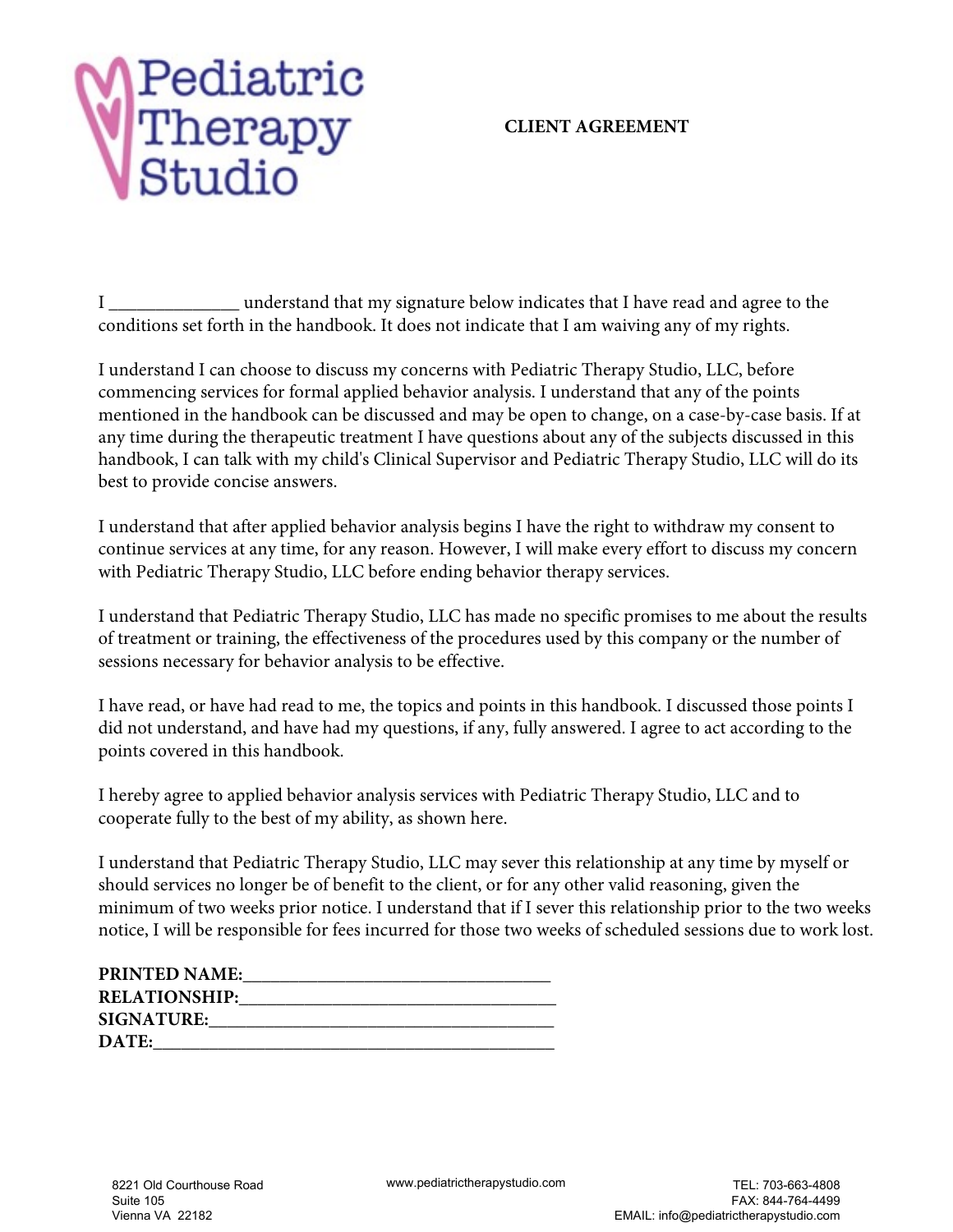

## **PROGRAM GUIDELINES**

Your cooperation on the following is greatly appreciated to assist us in working with your child.

- 1. Your child should be dressed and fed prior to therapist arrival or arrival at the clinic unless these skills are being addressed in the program.
- 2. In-home sessions: A parent or responsible adult must be in the home when therapy is being provided.
- 3. In-home sessions: The area being used for therapy must be a comfortable temperature, well lit and relatively free of distractions. It is important that we are able to conduct the session in a professional manner with materials ready and limited access to competing reinforcer (i.e. toys that are not used during the therapy session).
- 4. In-home sessions: Please do not use therapy materials and reinforcers outside of therapy time. If you would like to run programing with your child, please let us know and we will gladly teach you how to run the programs and take data.
- 5. Clinic sessions: Please arrive on time to drop off and pick up your child. If you need time to talk with your therapist or supervisor, please let us know in advance, so we can be prepared and possibly help prepare your child for the extra wait time.
- 6. The therapist is NOT allowed to take a client in their (parents/guardians) automobile.
- 7. The therapist will wait 15 minutes if child is not present at the scheduled therapy time and then is allowed to leave. The child will be considered absent . You will be charged for the session and this is not billable to insurance. If more than 20% of scheduled sessions are missed, within a 3-month period, we reserve the right to dis-enroll the child from the program and offer the slot to someone else.
- 8. If your family is planning a extended vacation (more than two weeks), please inform the therapist and supervision. We will continue to reserve the spot for your child, but cannot guarantee that therapy slot. Additionally, we will continue to reserve the spot for your child, but cannot guarantee that your child will work with the same therapist. Our therapists are only paid for services rendered.
- 9. Please do not call the therapists before 8 am and not after 8 pm.
- 10. Parents should contact the clinic 24 hours prior to the appointment if the parent knows they are going to cancel a session

**INITIAL PAGE:**\_\_\_\_\_\_\_\_\_\_\_\_\_\_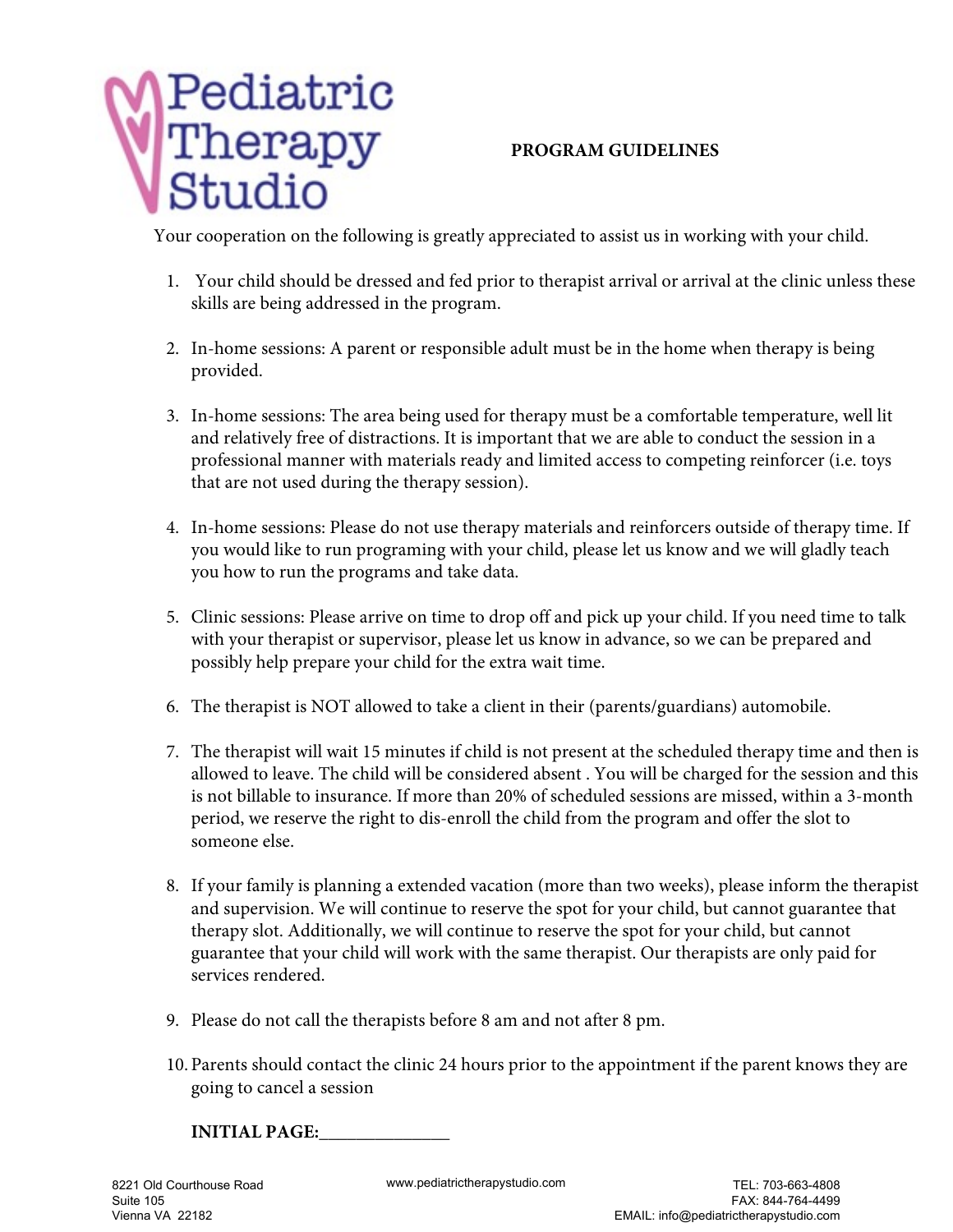

### **PROGRAM GUIDELINES CON'T**

11. Sickness: Please notify the therapist, as much in advance as possible, at least the night, before the scheduled session if you know that your child (or other children in your home) will not be able to participate in the program the next day due to illness.

Therapy will resume as soon as the child's doctor clears him/her of being contagious or the remedy is completed. If a therapist arrives at the home and the child is sick, the therapist will not be able to work with your child if they have the following:

- Temperature above 100
- Mumps
- Pin Worm
- Communicable Disease
- Chicken Pox
- COVID-19
- Strep Throat
- Foot/Mouth Disease
- Measles
- Lice
- Vomit
- Diarrhea
- Rash
- Pink Eye

12. The therapist will call the family if they are going to be arriving more then 5 minutes late.

13. If parent or therapist cancels a session, you may try to reschedule an appointment for a different day or time if it is available.

14.Wait List: If another client cancels their appointment, we will contact clients on the waiting list on a first come, first call basis.

15. All rescheduled appointments are scheduled through the clinic. Families and therapist cannot change appointment times without an agreement with the family.

INITIAL PAGE: \_\_\_\_\_\_\_\_\_\_\_\_\_\_\_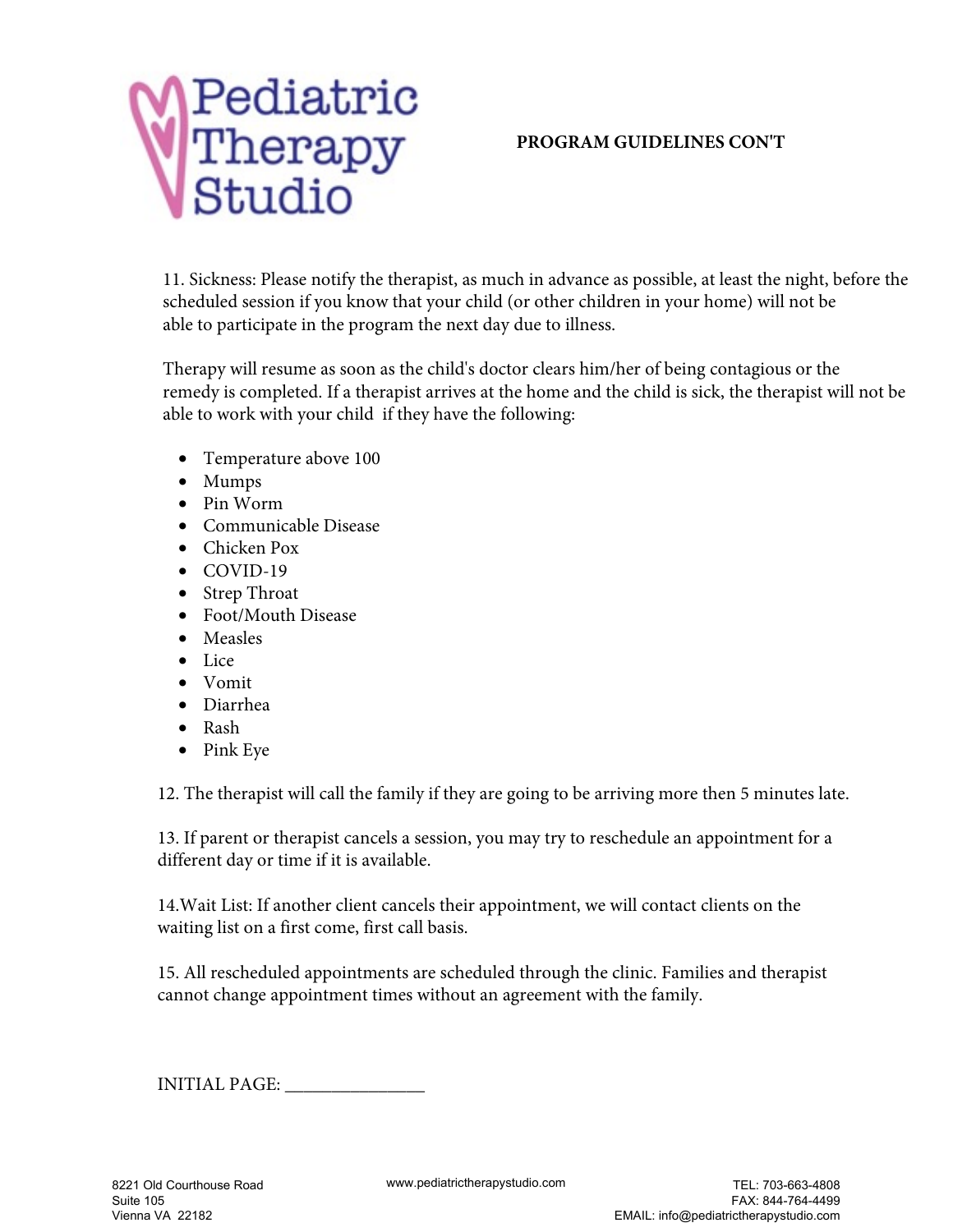## **PROGRAM GUIDELINES CON'T**

16. Parents and staff should be respectful and courteous to each other. Open communication between parents and staff is essential to the establishment of a successful program for the child. All communication must be done in a courteous and respectful manner. If there are any problems or concerns, please contact the BCBA Supervisor or the Clinical Director immediately.

17. Parents are encouraged to share with behavior technicians any information that may be helpful in getting to know their child and will enable them to work successfully with the child.

18. Please understand that all information shared is HIPPA protected, it is essential that every Pediatric Therapy Studio technician respects and maintains each client's right to confidentiality regarding his or her treatment and all personal information. All HIPPA laws apply. Please do not ask about another clients program or treatment, as this information will not be discussed and could possibly lead to the dismissal of your child from the program.

19. Periodic videotaping of sessions may be helpful in assessing the progress of the child. Prior to a videotaping session, permission must be obtained by all parties involved and can be terminated at any time. Additionally, parents may request a copy of the taped session on a medium provided by them.

20. Parents must sign each therapist's timesheet to confirm the number of service hours provided at the end of each session. Parents are responsible for ensuring accuracy of hours.

21. No therapy for siblings. Pediatric Therapy Studio, LLC technicians are not obligated to work with siblings. If a therapist feels a sibling can be used as a participant in a session, it is at their discretion. I

22. The first 5 minutes of in-home session is used to prepare for the session and set up the environment. If you need a few minutes to talk with the therapist before the session, please let the therapist know, but be aware that your child may be anxious to begin "playing" with the therapist.

23.The last 15 minutes of in-home and school sessions are for the therapist to graph and record data regarding the session. Please allow this time without the child. Therapist will share highlights of the session and request your initials on the session notes sheet.

INITIAL PAGE: \_\_\_\_\_\_\_\_\_\_\_\_\_\_\_\_\_\_\_\_\_\_\_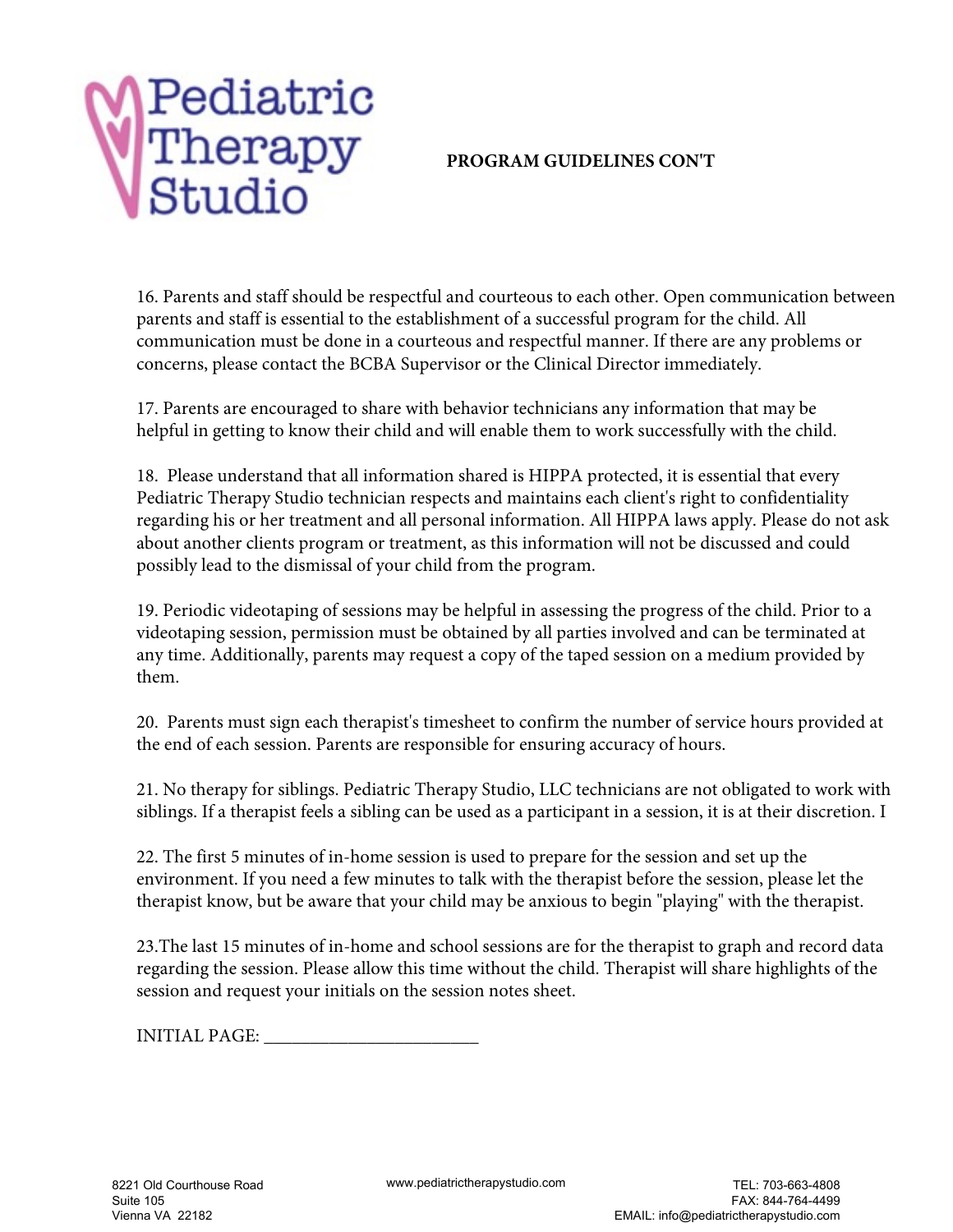#### **PROGRAM GUIDELINES CON'T**

24. During supervision session, the Clinical Supervisor and therapist will review the child's treatment book to updated and incorporate any recommended changes. If parents would like to discuss any issues, please advise the therapist at the beginning of the therapy session. Any time taken for data entry and graphing, log book update, or to discuss program issues shall be considered billable time.

25. Supervision is required at a minimum of 2 hours every month and a maximum of 4 hours per month. Pediatric Therapy Studio, LLC requires a minimum of 2 hours of supervision every month.

26. Invoices: Due dates are per invoice. You will be billed monthly for any balances due. We communicate with our clients to resolve past due accounts in all cases. If we cannot reach a client by phone following the return of undeliverable mail, or if a client's payment agreement cannot be made or paid as agreed, we are forced to use the services of a professional collection agency. Once an account is placed with a collection agency, we cannot take the account back. Please let us know when or if your contact information changes so that we can always reach you, if needed, to discuss past due accounts.

27. Please contact your Clinical Supervisor about any treatment questions or concerns. The importance of continuity between home and Pediatric Therapy Studio, LLC cannot be over-stressed. Our aim is to develop an honest, open and supportive relationship with you, which complements life in your home rather than contradicts it.

We are very aware of our influence as a role model for your child and without your extensive knowledge of your child we would be unable to enhance your child's development. Pediatric Therapy Studio, LLC staff are always willing to discuss your child and their development. Please understand that therapist and supervisors do work with multiple families and may not be able to return calls immediately. If possible, email or text, and expect a response within 48 hours.

28. I have been given my own copy of Pediatric Therapy Studio Program Guidelines.

| <b>PRINTED NAME:</b> |  |
|----------------------|--|
| <b>RELATIONSHIP:</b> |  |
| <b>SIGNATURE:</b>    |  |
| DATE:                |  |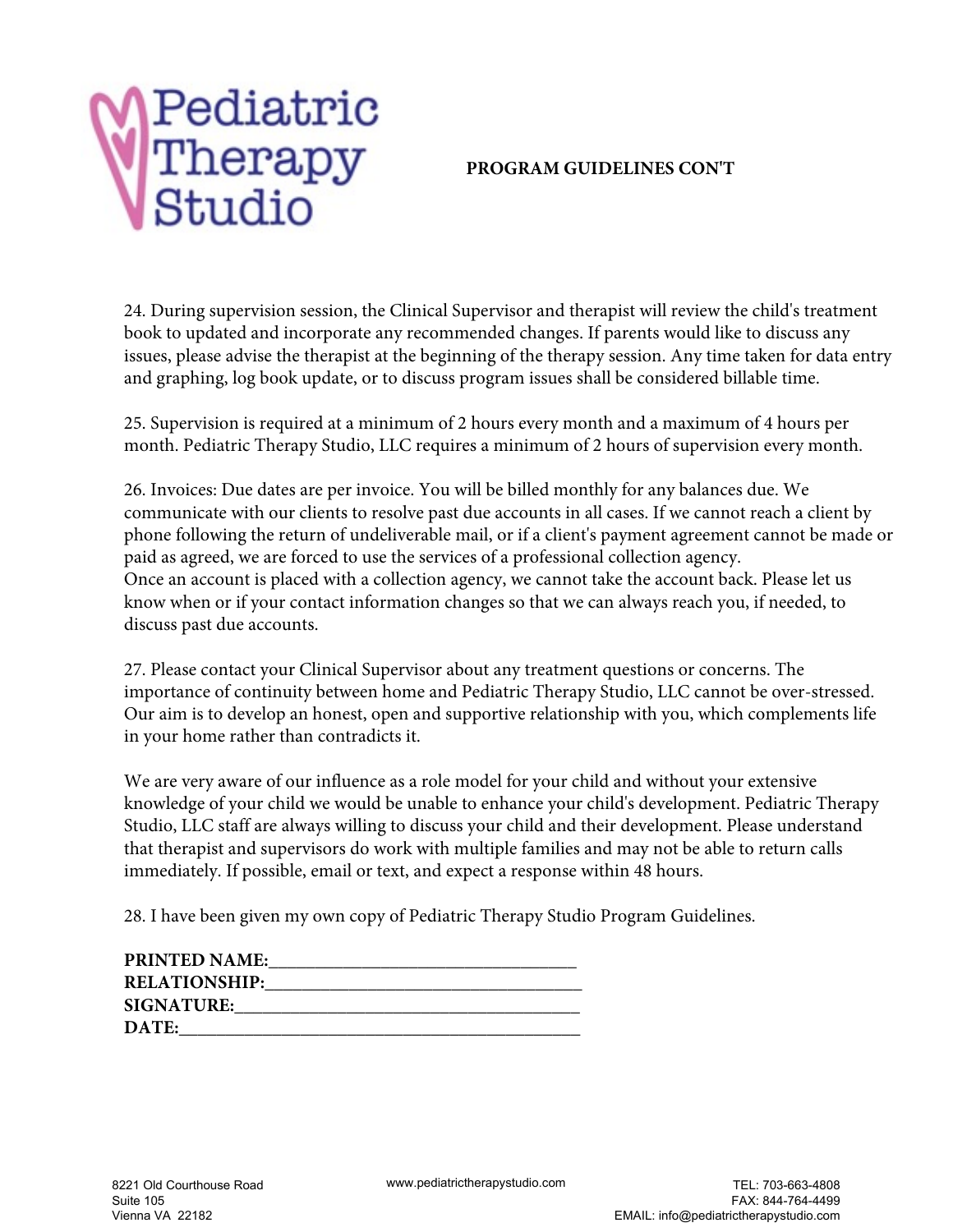## **STATEMENT OF INDIVIDUAL PARTICIPANT RIGHTS**

You have the right:

(a) Receive services without regard to race, creed, national origin, religion, gender, sexual orientation, age or disability;

(b) Be reasonably accommodated in case of sensory or physical disability, limited ability to communicate, limited English proficiency, and cultural differences;

(c) Be treated with respect, dignity and privacy, except that staff may conduct reasonable searches to detect and prevent possession of contraband on the premises;

(d) Be free of sexual harassment;

(e) Be free of exploitation, including physical and financial exploitation;

(f) Have all clinical and personal information treated in accord with state and federal confidentiality regulations;

(g) Review your clinical record in the presence of the administrator or the designee and be given an opportunity to request amendments or correction;

(h) Lodge a complaint or grievance with the agency, U.S. Secretary of Health and Human Services if applicable, if you believe your rights have been violated; and

(i) File a complaint with the Virginia Office of Licensing if you feel the agency has violated a requirement regulating behavior health agency.

| <b>CHILD NAME:</b>          |
|-----------------------------|
| <b>PARENT PRINTED NAME:</b> |
| <b>RELATIONSHIP:</b>        |
| <b>SIGNATURE:</b>           |
| DATE:                       |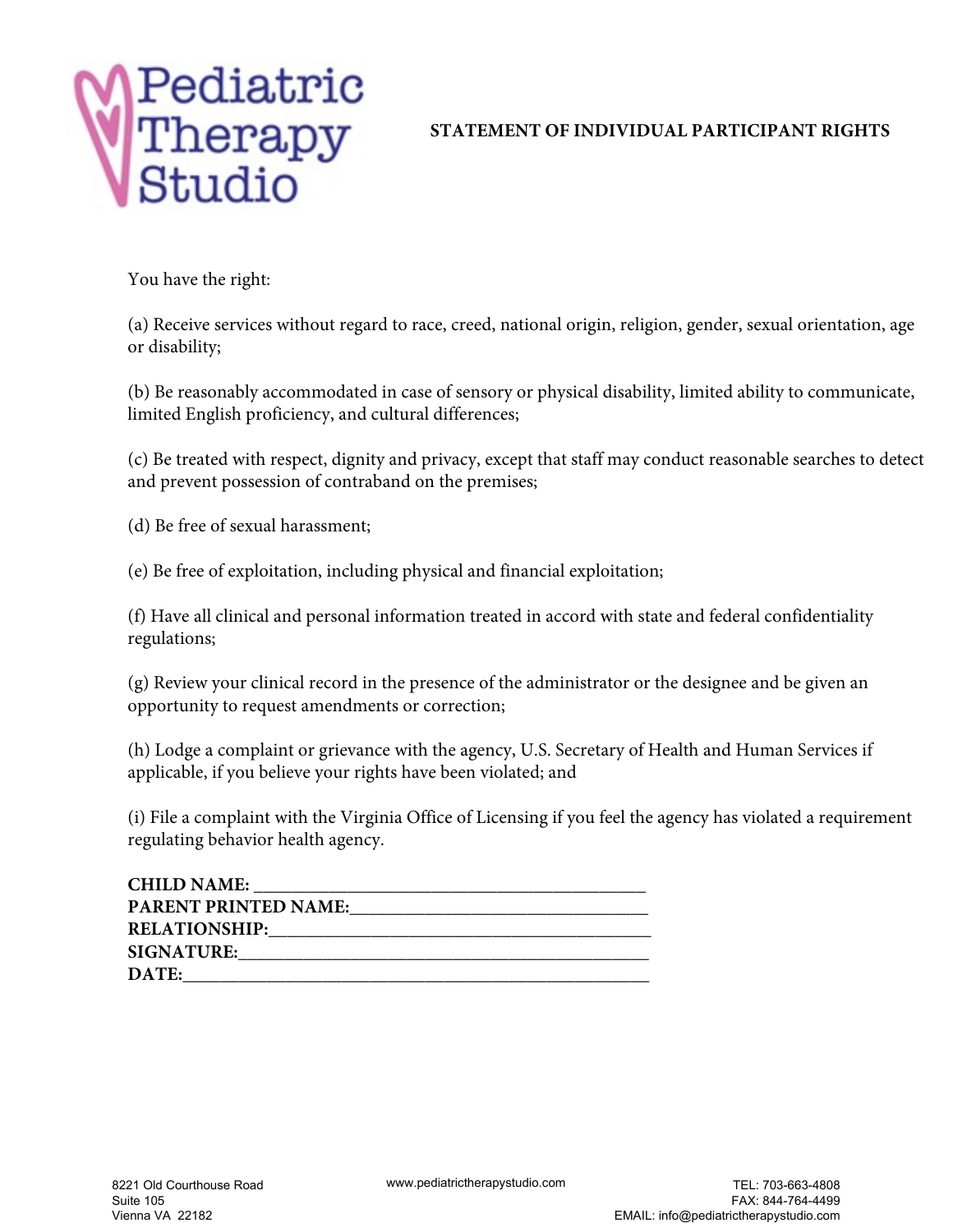

### **CONSENT CONTRACT ACKNOWLEDGEMENT AND CONSENT FORM**

DATE:

**CHILD NAME: \_\_\_\_\_\_\_\_\_\_\_\_\_\_\_\_\_\_\_\_**

**1. Informed Consent:** I agree to have my child receive services from Pediatric Therapy Studio, LLC utilizing ABA based interventions.

**2. Release of Liability:** I consent to the participation of my son/daughter in ABA therapy sessions, and agree on the behalf of the minor listed above to all of the terms and conditions of this agreement.

**3. Acknowledgment of Receipt of Parent Handbook:** This acknowledges that I have received, read and understand the parent handbook in its entirety.

**4. Statement of Individual Participant Rights:** This acknowledges that I have received, read and understood my child's and mine individual rights.

| <b>CHILD NAME:</b>          |
|-----------------------------|
| <b>PARENT PRINTED NAME:</b> |
| <b>RELATIONSHIP:</b>        |
| <b>SIGNATURE:</b>           |
| DATE:                       |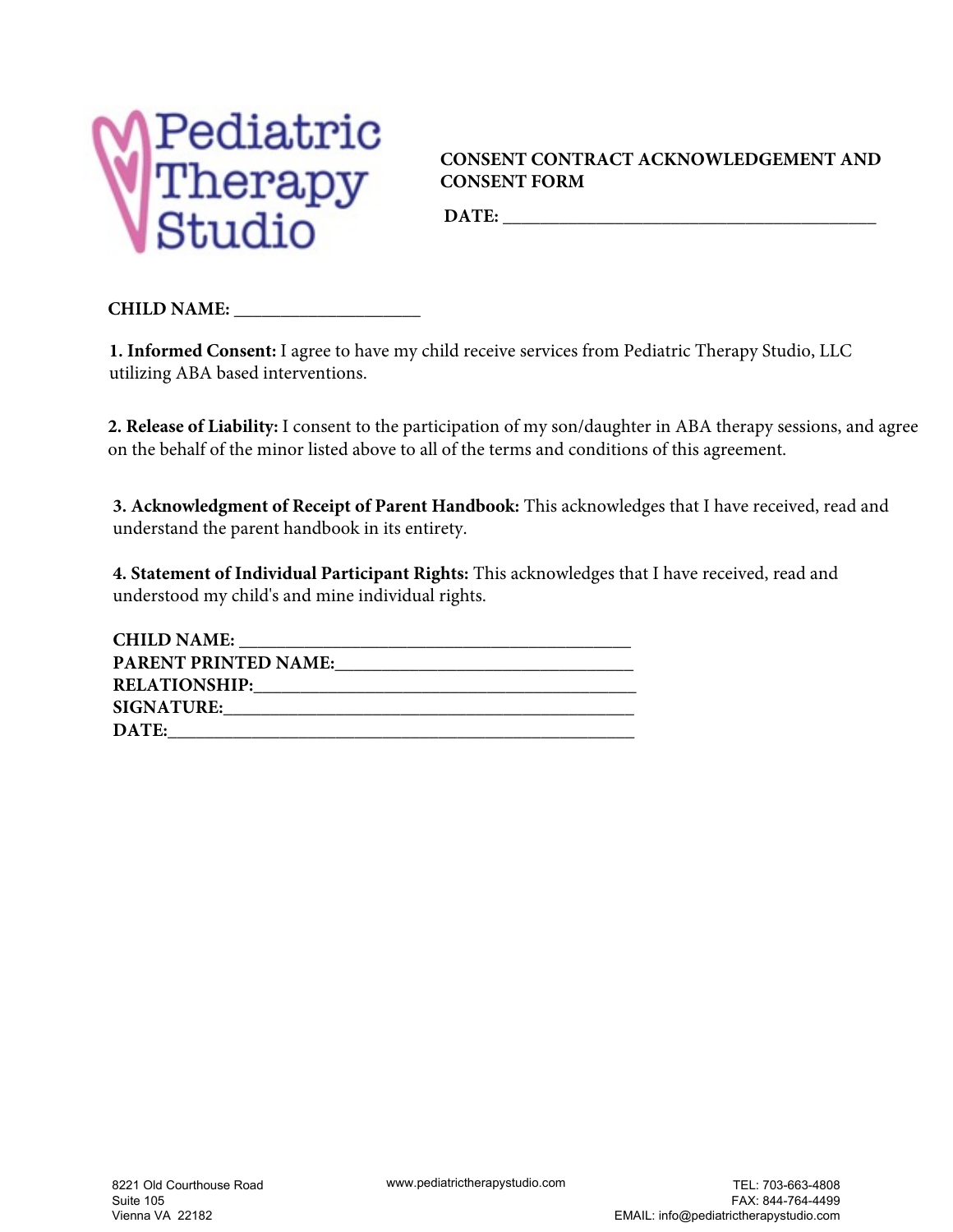### **CONSENT FOR APPLIED BEHAVIOR ANALYSIS SERVICES FORM**

This document describes the nature of the agreement for professional services, the agreed upon limits of those services, and rights and protections afforded under the Behavior Analyst Certification's Board's Guidelines for Responsible Conduct of Behavior Analysts.

I will receive a copy of this document to retain for my records.

**TREATMENT TEAM AND GOALS:** I, \_\_\_\_\_\_\_\_\_\_\_\_\_\_ (parent/guardian) agree to have my child \_\_\_\_\_\_\_\_\_\_\_\_\_\_\_\_\_\_\_\_\_\_\_\_\_\_\_\_\_\_\_\_\_, participate in applied behavior analysis (ABA) assessment and/or treatment services by Pediatric Therapy Studio, LLC. I understand that the specific activities, goals and desired outcomes of these ABA services will be fully discussed with me, and that I will have the opportunity to ask for clarification prior to signing this document. I also understand that I have the right to ask follow-up questions throughout the course of service delivery to ensure my full participation. My insurer and/or CSB also has rights regarding the services that are provided and all services and types of services may be subject to approval from my insurer or the CSB. I also understand that services will be designed primarily for my child's benefit. Any other individuals or agencies (i.e. siblings, family, daycare providers) who may be affected by the ABA are considered secondary clients.

**ASSESSMENT:** Part of the ABA services will focus on increasing my child's skills, and I understand that up to five sessions will consist of assessment activities designed to (a) evaluate his/her current skills (e.g. behavior and progress assessments) and (b) determine which instructional strategies and interventions are likely to prove most effective (i.e. preference assessments, assessment of prompting strategies). A part of the ABA services are designed to improve ongoing problem behaviors. I understand that the beginning of those services will include functional assessment and/or functional analysis activities (i.e. interviews, checklists, direct observations) that are designed to provide information critical to the development of effective treatment procedures. I may be asked to assist in gathering some of this information by recording problem behavior as it occurs. This process may take 1 to 2 weeks prior to implementing intervention.

**TREATMENT:** I understand the subsequent services will be focused on development of and implementation of instructional procedures and/or a behavior intervention plan. Prior to implementation, I will receive a printed copy of the results f any assessments and of any proposed instructional procedures or behavior intervention plans for my approval. The contents of those documents will be explained to me full and any questions I have will be answered to my satisfaction. Subsequent implementation will involve training in the basics of ABA that are important for the intervention, details about the specific components of the ABA intervention, and the direct practice in the components for the family, educators, and/or other service providers.

| <b>INITIAL PAGE:</b> |  |
|----------------------|--|
| <b>CHILD NAME:</b>   |  |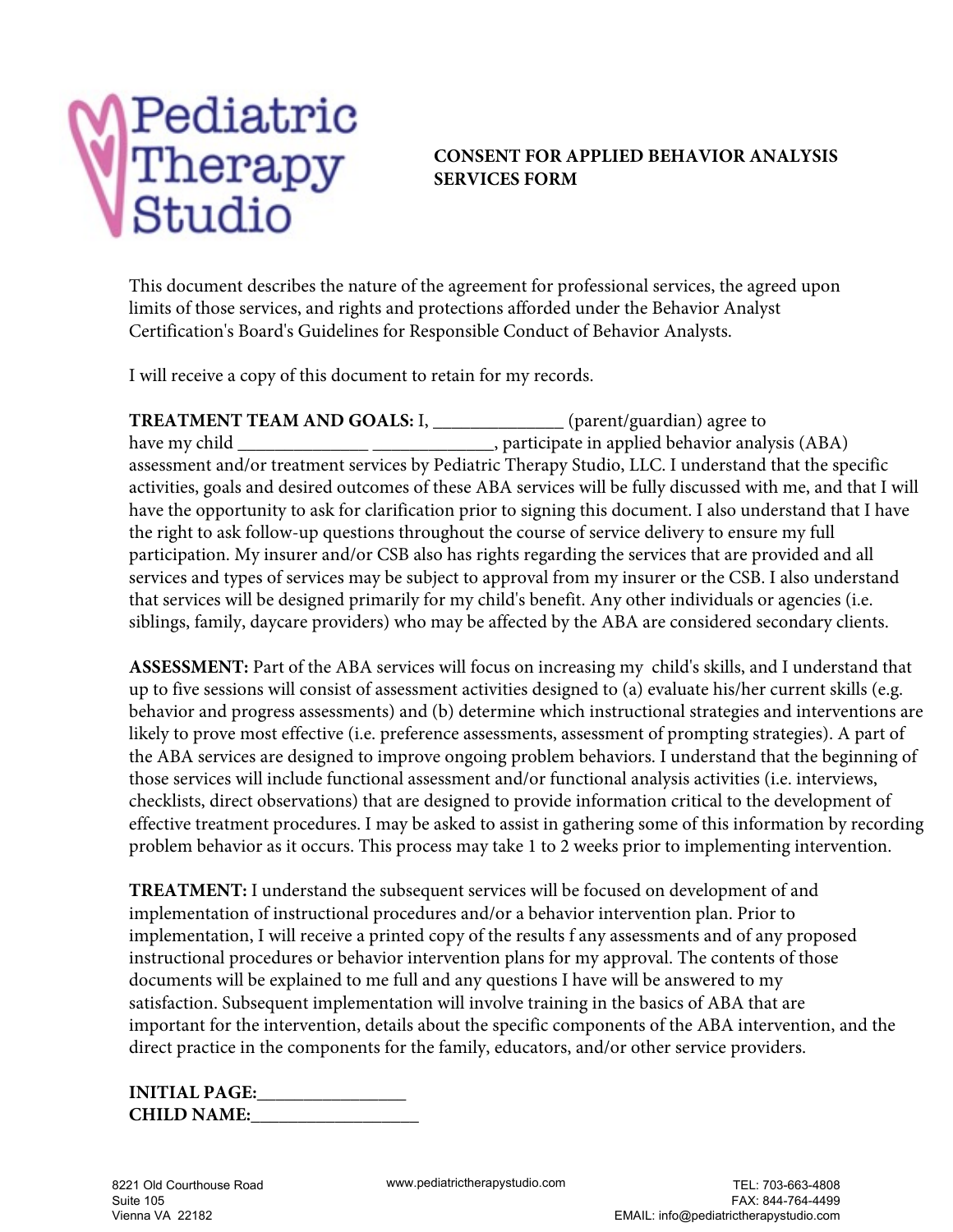

### **CONSENT FOR APPLIED BERA VIOR ANALYSIS SERVICES FORM CON'T**

**EVIDENCE-BASED TREATMENT:** Behavior analysts are ethically obligated to provide treatments that have been scientifically supported as most effective for autism spectrum disorders. I am aware that other interventions that I am pursuing may affect my child's response to ABA treatment. Thus it is important to make the behavior analyst aware of those interventions and to partner with the behavior analyst to evaluate any associated therapeutic or detrimental effects of those interventions. I understand that if I begin any alternative interventions that affect motivation or health I will inform my BCBA Supervisor.

**PARTICIPATION:** I understand full participation in these implementation and training activities is critical for a successful outcome. I understand that I am required to participate indirectly or directly a minimum average of 50% of the session time, with allowances made during initial sessions when rapport-building and assessment activities are taking place. Ongoing collection of data will allow evaluation of the effectiveness of the intervention and will assist in developing any revisions that need to be made to ensure a good outcome. When agreed upon goals are achieved, we will discuss the discontinuation of services as we will have achieved our therapeutic objectives. In addition, at regular progress reviews we may also discuss whether continuation of services would be beneficial and any barriers to continuation.

**RIGHT OF REFUSAL:** I reserve the right to withdraw at any time from these services and I understand that such a withdrawal will not affect child s right to services. In the event of withdrawal, the Clinical Director or BCBA Supervisor will be available to discuss provision of services. In addition, I reserve the right to refuse, at any time, the treatment that is being offered.

| <b>CHILD NAME:</b>          |
|-----------------------------|
| <b>PARENT PRINTED NAME:</b> |
| <b>RELATIONSHIP:</b>        |
| <b>SIGNATURE:</b>           |
| <b>DATE:</b>                |
|                             |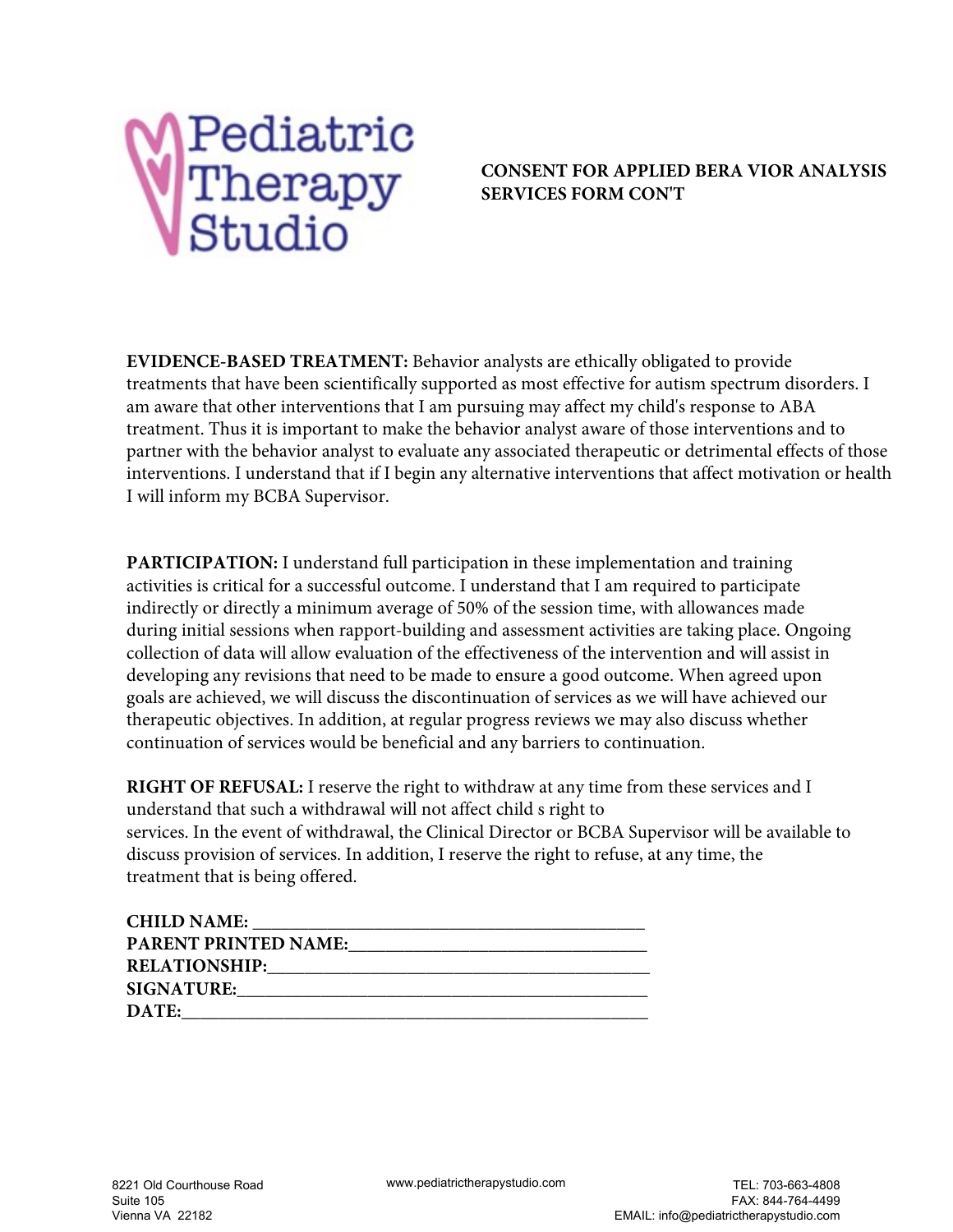## **INFORMED CONSENT**

|      | <b>CHILD NAME:</b> |  |
|------|--------------------|--|
| DOB: |                    |  |

 $I, \_\_\_\_\_\_\_\_$  (parent/guardian) agree to have my child,  $\_\_\_\_\_\_$ evaluated/treated through Pediatric Therapy Studio, LLC. I understand that these services are based on an Applied Behavior Analysis (ABA) model and will be provided by a professional trained in ABA. I understand that the state laws me require that confidentiality be broken under certain circumstances, specifically, if I am judged by the behavior analyst to be of danger to myself and/or others, gravely disabled, or if there is suspected child abuse.

I also understand that Pediatric Therapy Studio, LLC specializes in the evaluation and treatment of problem behaviors as well as skill acquisition, and if Pediatric Therapy Studio, LLC is unable to meet my particular needs, I will be referred to an appropriate agency or individual.

**Services:** Pediatric Therapy Studio, LLC implements the Applied Behavior Analysis for its services. A variety of techniques are integrated and utilized during treatment. You will be encouraged to practice various skills and introduced to sessions. A treatment plan with specific goals will be explored and updated according to treatment plan schedules. Recommendations for additional treatment and/or intensive treatment may be made, if needed.

When a client is a minor under the age of 14, parent/guardian/caregiver involvement is required during all visits with the client. Information will be limited to accommodate confidentiality with children of all ages. Family involvement is an important part of treatment. Children under the age of 18 will require a parent's signature (or legal guardian) to receive any form of treatment.

Concerns about services may be directed to Clinical Manager at 703-663-4808 or info@pediatrictherapystudio.com.

| <b>CHILD NAME:</b>          |  |
|-----------------------------|--|
| <b>PARENT PRINTED NAME:</b> |  |
| <b>RELATIONSHIP:</b>        |  |
| <b>SIGNATURE:</b>           |  |
| DATE:                       |  |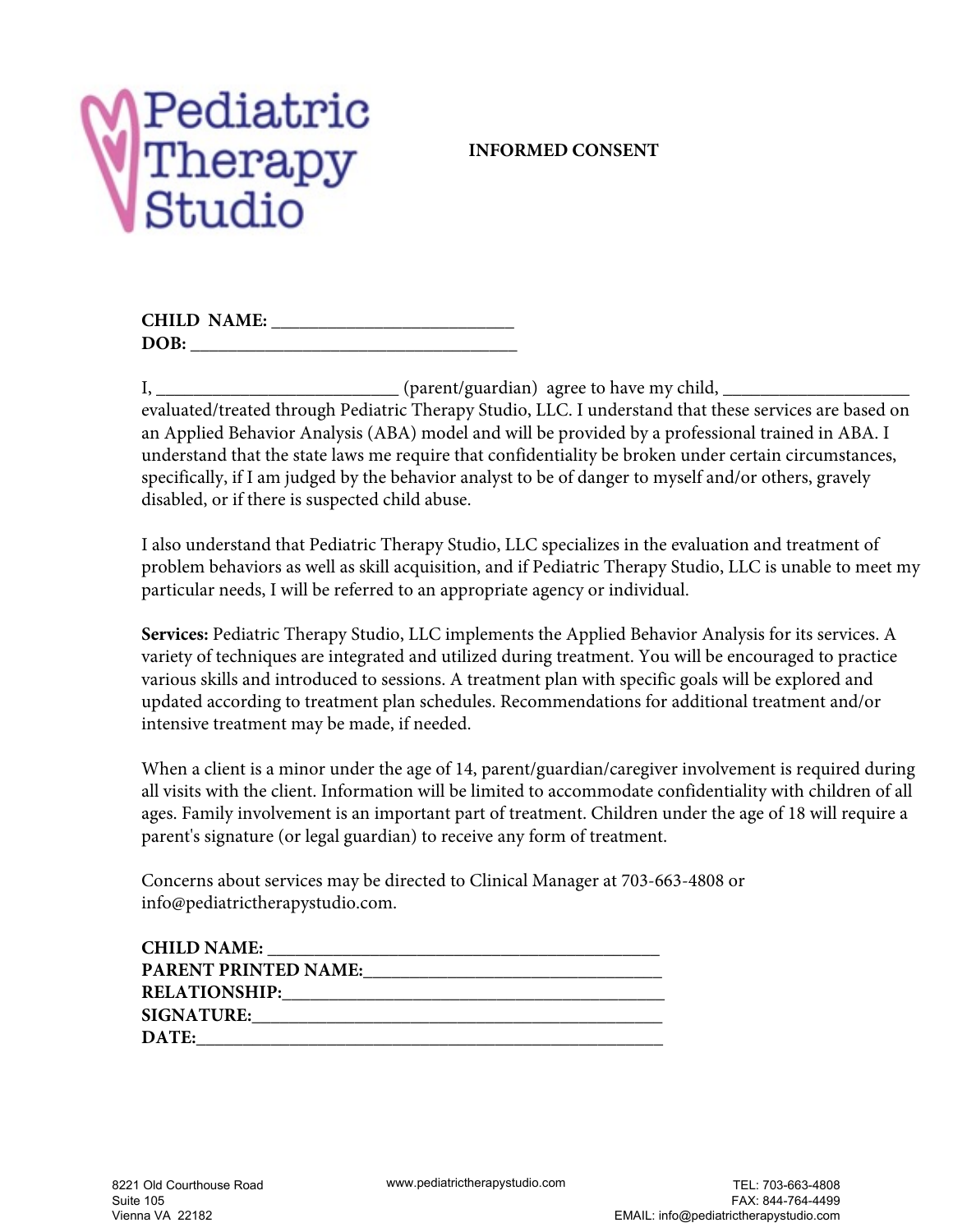## **FUNCTIONAL BEHAVIOR ASSESSMENT CONSENT FORM**

As a way to best serve your child we would like to conduct a Functional Behavior Assessment (FBA). A Functional Behavior Assessment is the process of collecting information to help identify student behaviors that interfere with learning and to determine why these behaviors occur. An FBA may include, but is not limited to:

- Interviews completed with teacher(s), parent(s)/guardian(s), and the student (if applicable) regarding the student's behavior.
- Information-gathering tools (e.g., cumulative file review, behavior rating scales, teacher rating scales, student self-assessment.)
- Observations of student behavior in the school setting
- Data collection on student behavior

The purpose of the FBA is to collect information to help develop a Behavior Intervention Plan (BIP) for your student to improve his/her performance and success in school. The BIP may include, but is not limited to:

- Interventions to prevent and reduce problematic behaviors
- Teaching new, appropriate replacement behaviors
- On-going data collection to evaluate the effectiveness of the plan
- Safety or crisis plan, if necessary

The FBA should be completed and shared with you within 15 business days after the assessment is concluded. If you have any questions regarding this process, please call the Clinical Manager at 703-663-4808.

Please check and sign below to indicate whether or not you consent to a Functional Behavior Assessment (FBA) on your child.

\_\_\_\_\_\_\_ I give consent to conduct a Functional Behavior Assessment on my student.

\_\_\_\_\_\_\_\_I do not give consent to conduct a Functional Behavior Assessment on my student. No response to requests to obtain parent consent.

| <b>CHILD NAME:</b>                                                                                                                                                                                                             |
|--------------------------------------------------------------------------------------------------------------------------------------------------------------------------------------------------------------------------------|
| <b>PARENT PRINTED NAME:</b>                                                                                                                                                                                                    |
| RELATIONSHIP: Parameters and the second services of the services of the services of the services of the services of the services of the services of the services of the services of the services of the services of the servic |
| <b>SIGNATURE:</b>                                                                                                                                                                                                              |
| DATE:                                                                                                                                                                                                                          |
|                                                                                                                                                                                                                                |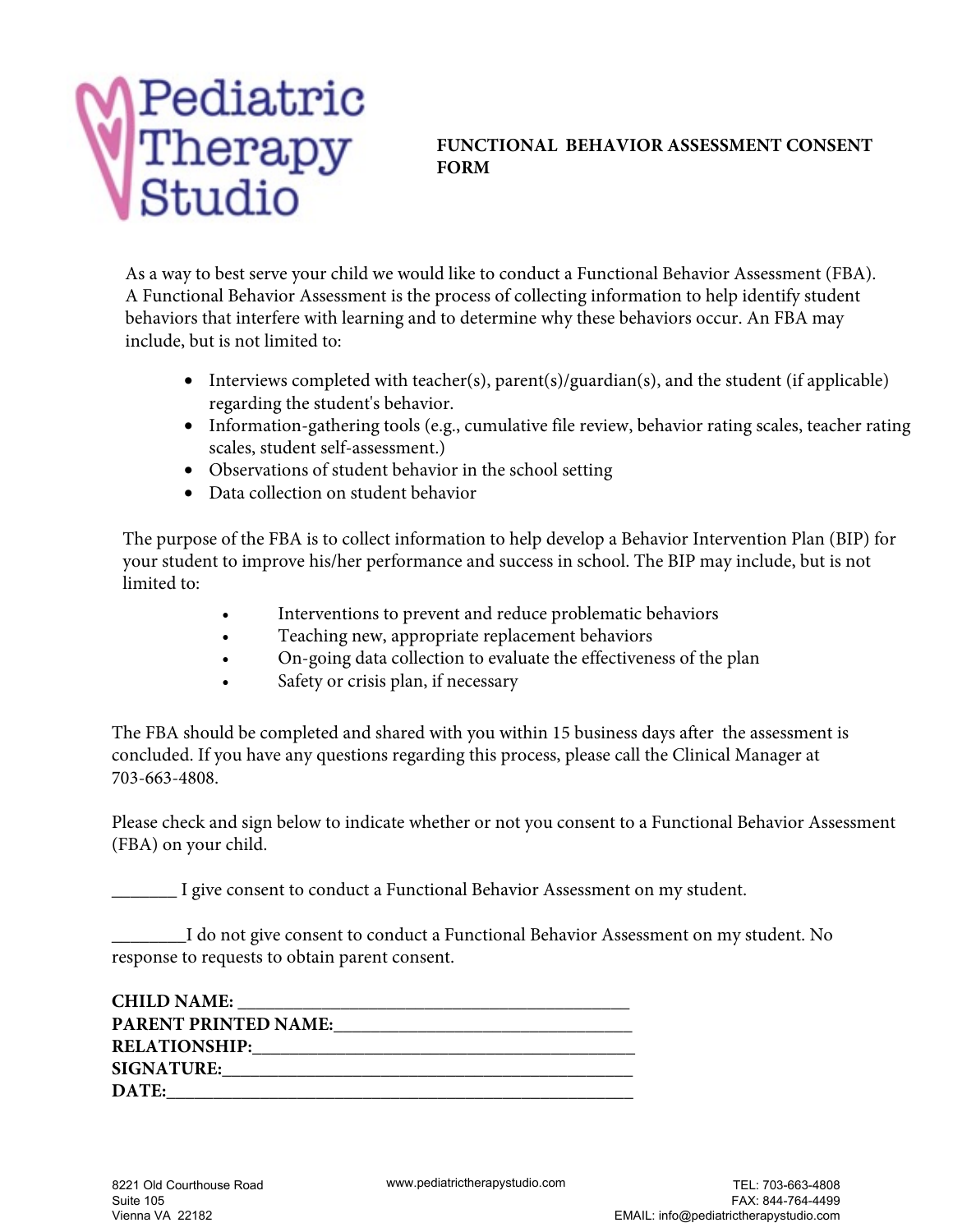

### **CONFIDENTIALITY ACT ABUSE REORTING PROTOCOL**

I understand all information related to my child's assessment and treatment must be handled with strict confidentiality. No information related to the client, either verbal or written, will be released to other agencies or individuals without the express written consent of the client's legal guardian. By law, the rules of confidentiality do not hold under the following conditions:

- 1. If abuse or neglect of a minor, disabled, or elderly person is reported or suspected, the professional involved is required to report it to the Department of Children and Families for investigation.
- 2. lf, during the course of services, the professional involved receives information that someone's life is in danger, that professional has a duty to warn the potential victim.
- 3. If our records, our subcontractor records or staff testimony are subpoenaed by court order, we are required to produce requested information or appear in court to answer questions regarding the client.

| <b>CHILD NAME:</b>          |
|-----------------------------|
| <b>PARENT PRINTED NAME:</b> |
| <b>RELATIONSHIP:</b>        |
| <b>SIGNATURE:</b>           |
| <b>DATE:</b>                |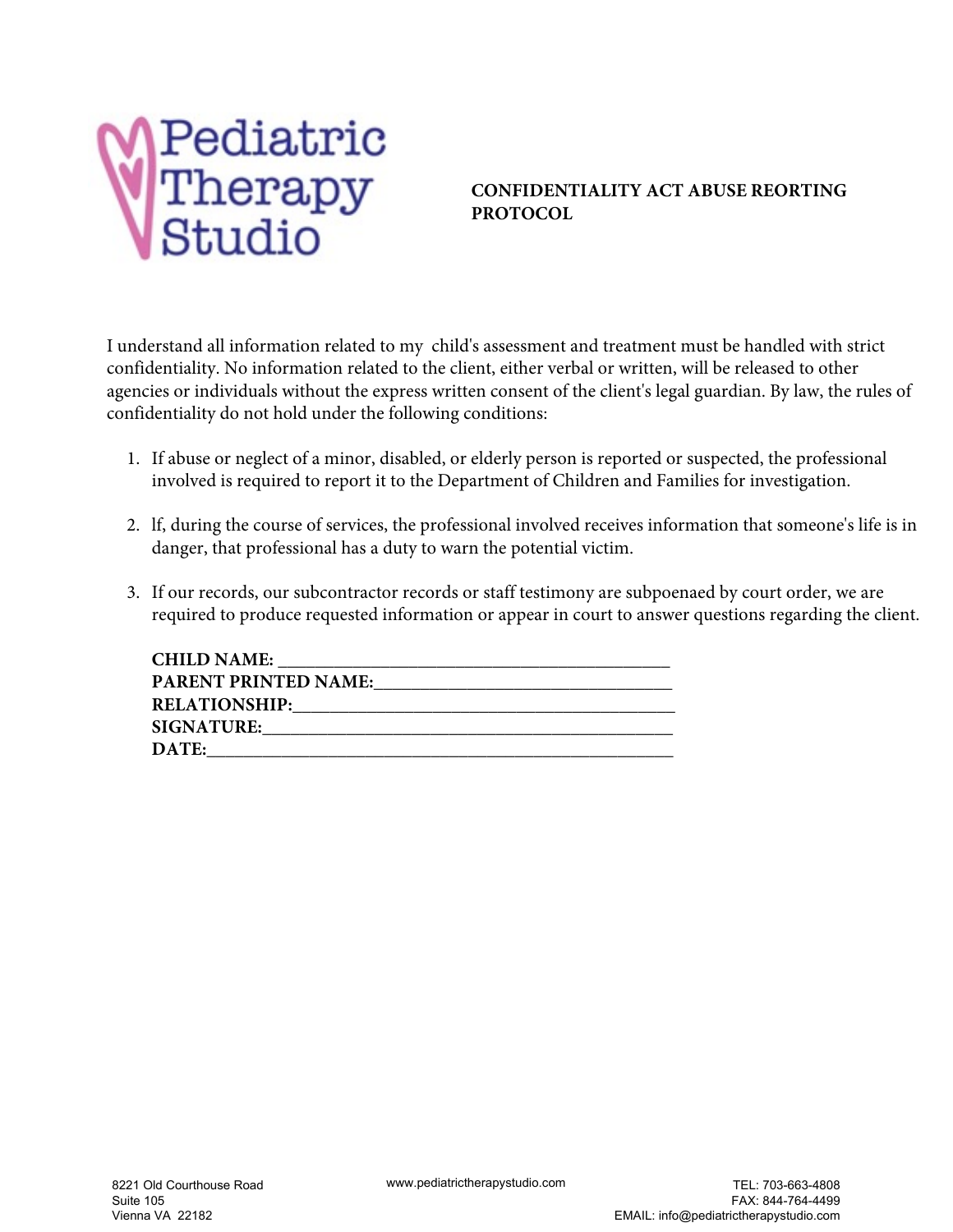## **PERMISSION TO PHOTOGRAGH/VIDEOTAPE**

\_\_\_\_\_\_\_\_\_\_I give permission and consent for Pediatric Therapy Studio, LLC to photograph my child and/ or myself during the time my child is enrolled in services. I understand these photographs may be used in education training presentations.

\_\_\_\_\_\_\_\_\_\_I **do not** give permission and consent Pediatric Therapy Studio, LLC to photograph my child and/or myself during the time my child is enrolled in services.

\_\_\_\_\_\_\_\_\_\_I give permission for Pediatric Therapy Studio,LLC to use fill-face photographs of my child to promotional or marketing materials.

\_\_\_\_\_\_\_\_\_\_I **do not** give permission for Pediatric Therapy Studio,LLC to use fill-face photographs of my child to promotional or marketing materials.

\_\_\_\_\_\_\_\_\_\_I give permission for Pediatric Therapy Studio,LLC and/or audio tape my child and/or me during the time my child is enrolled in services. I understand these tapes will not be used outside the company and will be kept confidential. I understand that the tapes will be used to the purposes of developing more effective education and therapeutic plans for my child and also for the purpose of education and training for Pediatric Therapy Studio, LLC.

\_\_\_\_\_\_\_\_\_\_I **do not** give permission for Pediatric Therapy Studio,LLC and/or audio tape my child and/or me during the time my child is enrolled in services.

| <b>CHILD NAME:</b>          |  |
|-----------------------------|--|
| <b>PARENT PRINTED NAME:</b> |  |
| <b>RELATIONSHIP:</b>        |  |
| <b>SIGNATURE:</b>           |  |
| DATE:                       |  |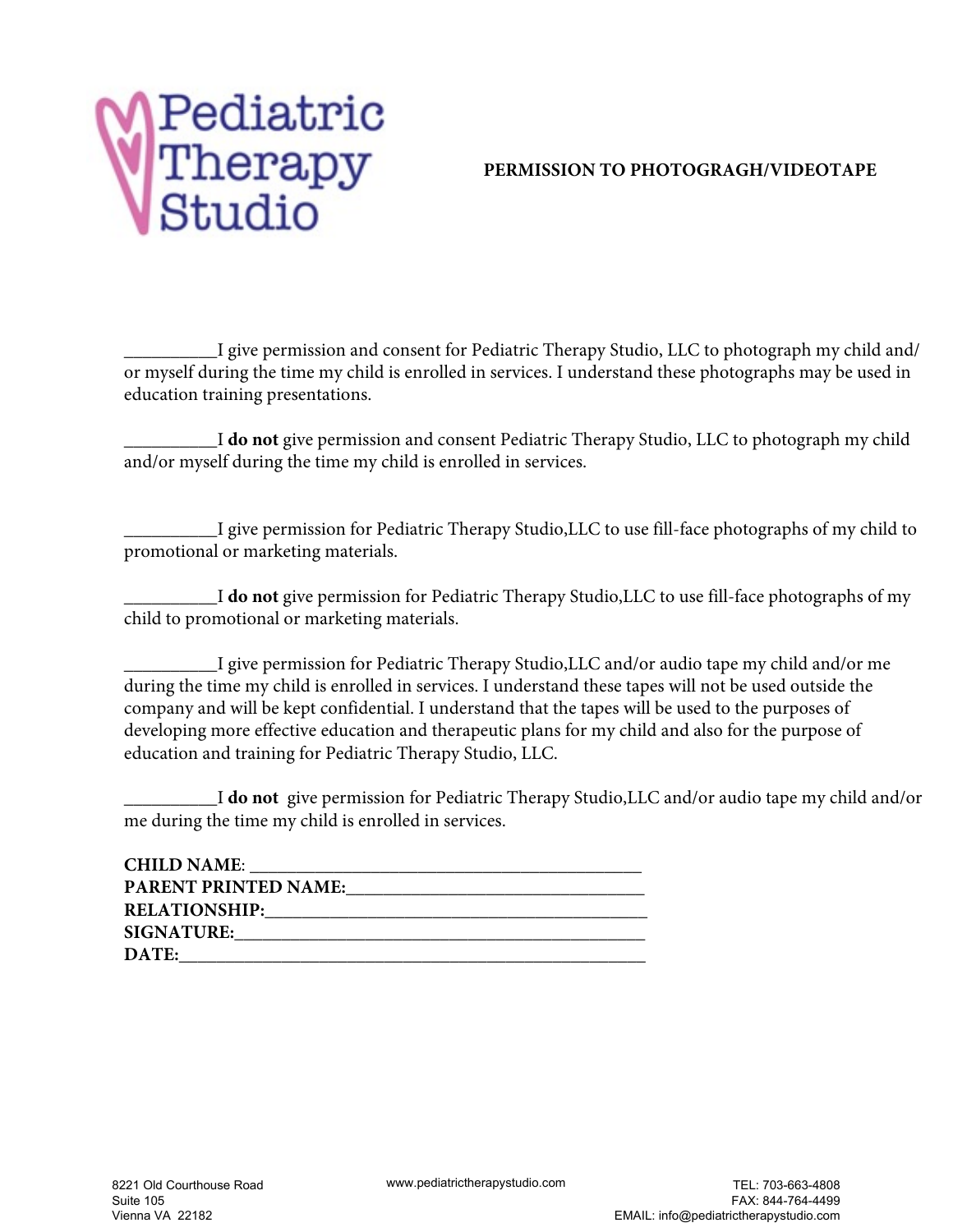

#### **SERVICE COORDINATION**

If your child is receiving any of the following, indicate the number of hours of service per day and the frequency of the service:

| <b>NAME OF PEDIATRICIAN:</b>               |
|--------------------------------------------|
| <b>NAME OF DEVELOPMENTAL PSYCHOLOGIST:</b> |
| <b>NAME OF NEUROLOGIST:</b>                |
| <b>NAME OF DAYCARE/SCHOOL:</b>             |
|                                            |

| Special Education Services                      |  |
|-------------------------------------------------|--|
| Child Welfare-Targeted Case Management (CW-TCM) |  |
| Personal Care Assistant                         |  |
| Mental Health-Targeted Case Management (MH-TCM) |  |
| <b>Recreational Therapy</b>                     |  |
| Psychiatrist                                    |  |
| Physical Therapy                                |  |
| Speech Therapy                                  |  |
| Occupational Therapy                            |  |
| Other:                                          |  |

\*\*If your family is currently not receiving Psychotherapy Services, is this something you are interested in? Please check below:

\_\_\_\_\_\_\_\_\_\_\_\_\_\_\_\_\_\_\_\_\_\_\_\_\_\_\_\_\_\_\_\_\_\_\_\_\_\_\_\_\_\_\_\_\_\_\_\_\_\_\_\_\_\_\_\_\_\_\_\_\_\_\_\_\_\_\_\_\_\_\_\_\_\_\_\_\_\_\_\_\_\_\_\_\_\_\_ \_\_\_\_\_\_\_\_\_\_\_\_\_\_\_\_\_\_\_\_\_\_\_\_\_\_\_\_\_\_\_\_\_\_\_\_\_\_\_\_\_\_\_\_\_\_\_\_\_\_\_\_\_\_\_\_\_\_\_\_\_\_\_\_\_\_\_\_\_\_\_\_\_\_\_\_\_\_\_\_\_\_\_\_\_\_\_

| $\equiv$ YES                | NΟ | MAYBE LATER                                                                                                           |
|-----------------------------|----|-----------------------------------------------------------------------------------------------------------------------|
|                             |    |                                                                                                                       |
| <b>PARENT PRINTED NAME:</b> |    | <u>and the state of the state of the state of the state of the state of the state of the state of the state of th</u> |
|                             |    |                                                                                                                       |
|                             |    |                                                                                                                       |
| DATE:                       |    | ,我们也不会有什么。""我们的人,我们也不会有什么?""我们的人,我们也不会有什么?""我们的人,我们也不会有什么?""我们的人,我们也不会有什么?""我们的人                                      |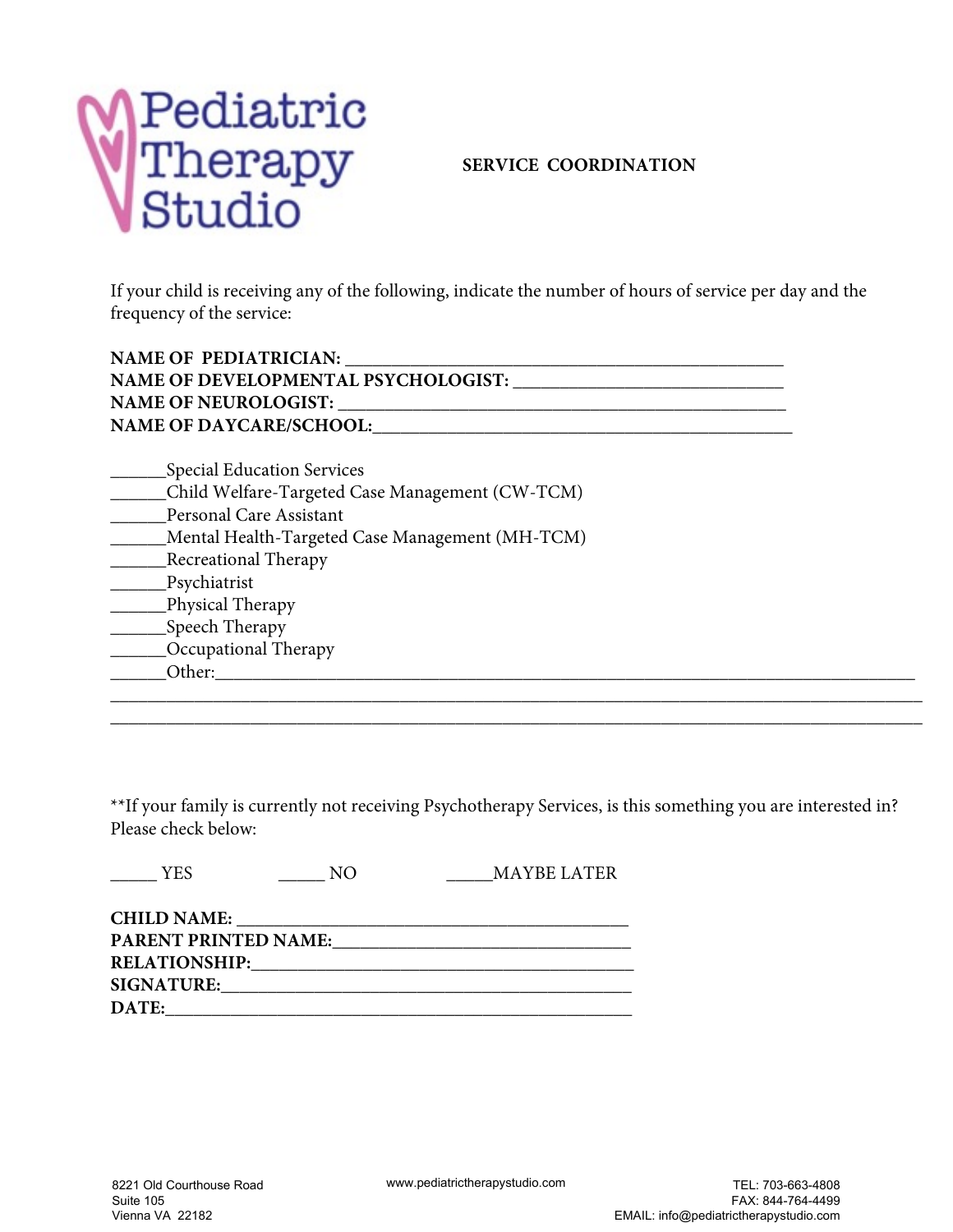

### **FINANCIAL RESPONSIBILITY**

- Clients who do not have any insurance coverage are expected to pay on a **monthly** basis. An invoice will be sent at the beginning of the month following services with an expectation payment is received by the end of the month. A sliding scale may be implemented to accommodate any financial difficulties on a case-by-case basis.
- Clients who are currently covered by insurance: The client is responsible to provide valid insurance information, and should provide their insurance card if it changes within five business days.
- It is important for you to make sure we are in-network and we are currently a provider with your insurance company.
- If we are currently a provider with your insurance company, the necessary forms will be completed and submitted, and secondary insurances will be billed when applicable.
- The client is responsible to pay any co-payment or any portion of the charges as specified by the plan at the time of the visit.
- Any medical services not covered by an individual's insurance plan are the client's responsibility and payment in full is due at the time of the visit. Specific coverage issues should be addressed by the insurance company's member services department (telephone number is on the back of your insurance card).
- The client is responsible to ensure that any required referrals for treatment are provided to the practice at the time of the visit. Visits may be rescheduled or the patient may be financially responsible due to the lack of the referral.
- We reserve the right to charge the completion of forms and letters. For example, insurance, or different programs, and the copying of records.
- Any outstanding balance either not paid in full or under a payment plan agreement can be transferred to an outside collection agency.
- A "no show"/ late cancellation fee may be charged to clients who do not provide at least 24 hour notice for canceling scheduled appointments or who fail to keep scheduled appointments without calling to notify the scheduling secretary or clinician.

| <b>CHILD NAME:</b>                    |                                |
|---------------------------------------|--------------------------------|
| <b>PARENT PRINTED NAME:</b>           |                                |
|                                       |                                |
| SIGNATURE:                            |                                |
| DATE:                                 |                                |
| 8221 Old Courthouse Road<br>Suite 105 | www.pediatrictherapystudio.com |

Vienna VA 22182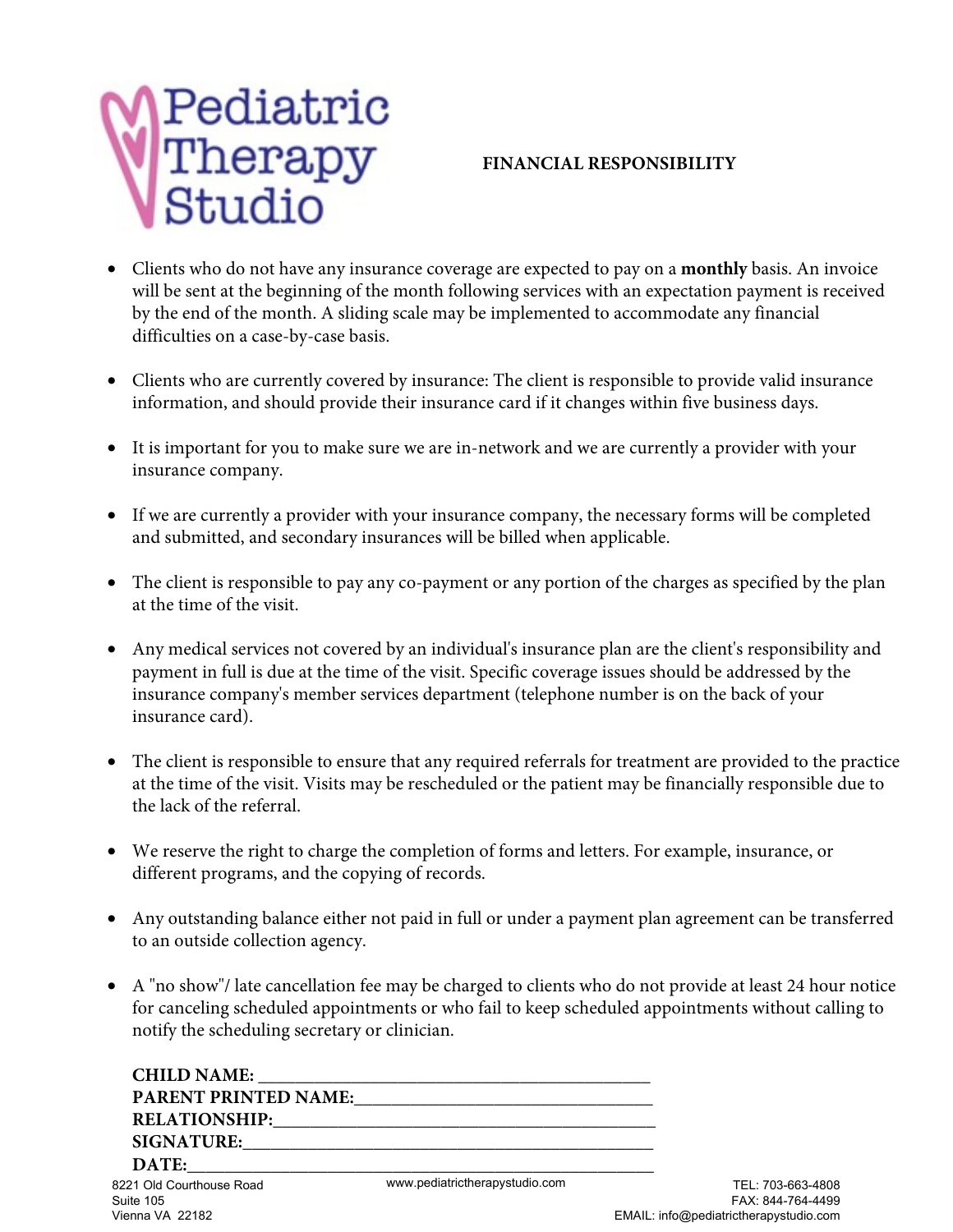

**Health Insurance Portability and Accountability Act (HIPAA)**

#### **Notice of Privacy Practices**

This notice describes how protected health information about a client may be used and disclosed and how the client can gain access to this information. Please review it carefully.

Pediatric Therapy Studio, LLC understands we collect private and/or potentially sensitive medical information about each client and/or the client's family. We call this information "protected health information." This notice explains the client's privacy rights and addresses how Pediatric Therapy Studio, LLC may use and disclose protected health information.

Pediatric Therapy Studio, LLC does not use or disclose protected health information unless permitted or required to do so by law.

Pediatric Therapy Studio, LLC must adhere to laws aimed at securing the privacy of the client's protected health information. These laws are known as the Health Insurance Portability and Accountability Act (HIPAA) privacy rules. When we do use or disclose protected health information, we will make every reasonable effort to limit its use or the level of disclosure to the minimum we deem necessary to accomplish the intended purpose. Please note that the privacy provisions articulated in this notice do not apply to health information that does not identify the client or anyone else.

For more information on Pediatric Therapy Studio< LLC privacy practices, or to receive another copy of this notice, please contact:

Pediatric Therapy Studio 8221 Old Courthouse Road Suite 105 Vienna, VA 22182

or visit our website at www.pediatrictherapystudio.com

| <b>CCHILD NAME:</b>         |
|-----------------------------|
| <b>PARENT PRINTED NAME:</b> |
| <b>RELATIONSHIP:</b>        |
| <b>SIGNATURE:</b>           |
| DATE:                       |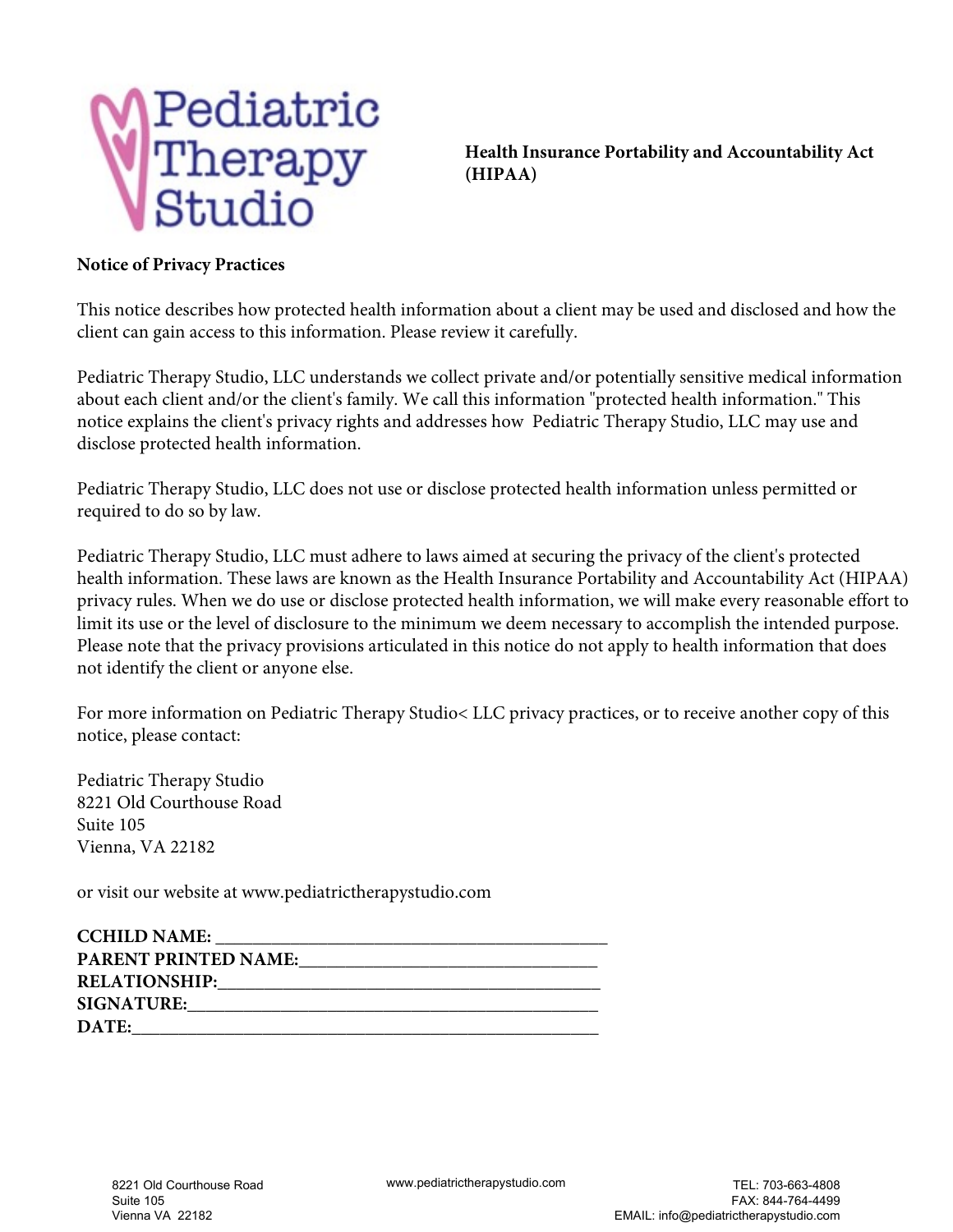

**Health Insurance Portability and Accountability Act (HIPAA) CON'T**

#### **Protected Health Information**

Protected health information is information about the client relating to a past, present, or future mental health condition, or treatment or payment for the treatment that can be used to identify the client. This includes any information, whether oral or recorded in any form, that is created or received by Pediatric Therapy Studio, LLC. This also includes electronic information and information in any other form or medium that could identify the client.

The patient may revoke this Consent in writing at any time and all future disclosures will then cease. The Practice may condition receipt of treatment upon the execution of this Consent.

The patient understands that:

- Protected health information may be disclosed or used for treatment, payment, or health care operations.
- The Practice has Notice of Privacy Practices and that the patient has the opportunity to review this Notice.
- The practice reserves the right to change the Notice of Privacy Practices.
- The patient has the right to restrict the uses of their information but the Practice does not have to agree to those restrictions.

| <b>CHILD NAME:</b>          |
|-----------------------------|
| <b>PARENT PRINTED NAME:</b> |
| <b>RELATIONSHIP:</b>        |
| <b>SIGNATURE:</b>           |
| DATE:                       |
|                             |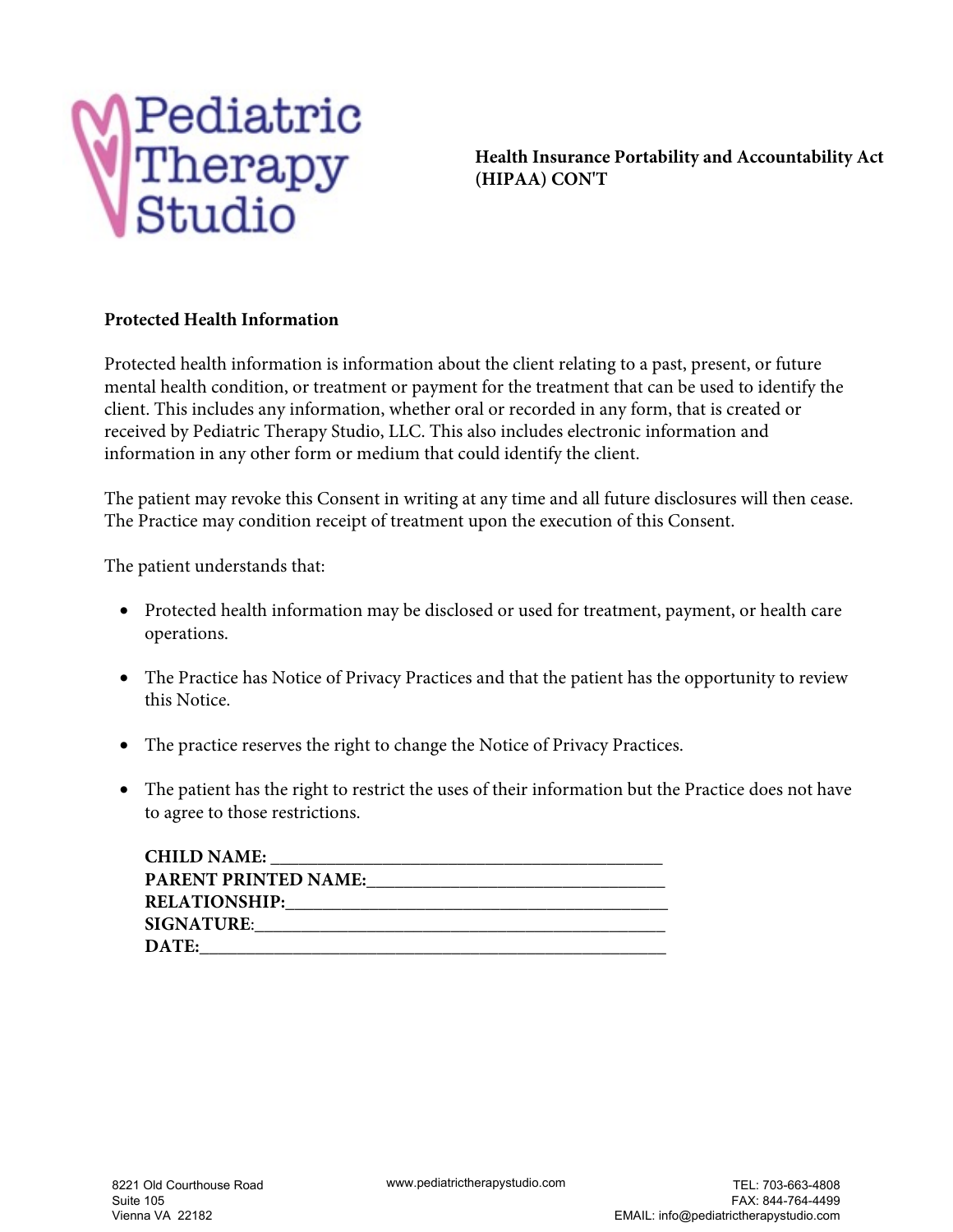

#### **Acknowledgment That You Have Received Our HIP AA Privacy Notice**

Pediatric Therapy Studio< LLC is required by law to keep your health information safe.

This information may include:

- notes from your doctor, teacher, or other health care provider
- your medical history your test results
- treatment notes
- insurance information

We are required by law to give you a copy of our privacy notice. This can S'ea be downloaded from our website  $\check{z}$ 

This notice tells you how your health information may be used and shared. It also tells you how you can look at and comment on your information.

By signing this page, you are saying that you have been given a copy of our privacy notice.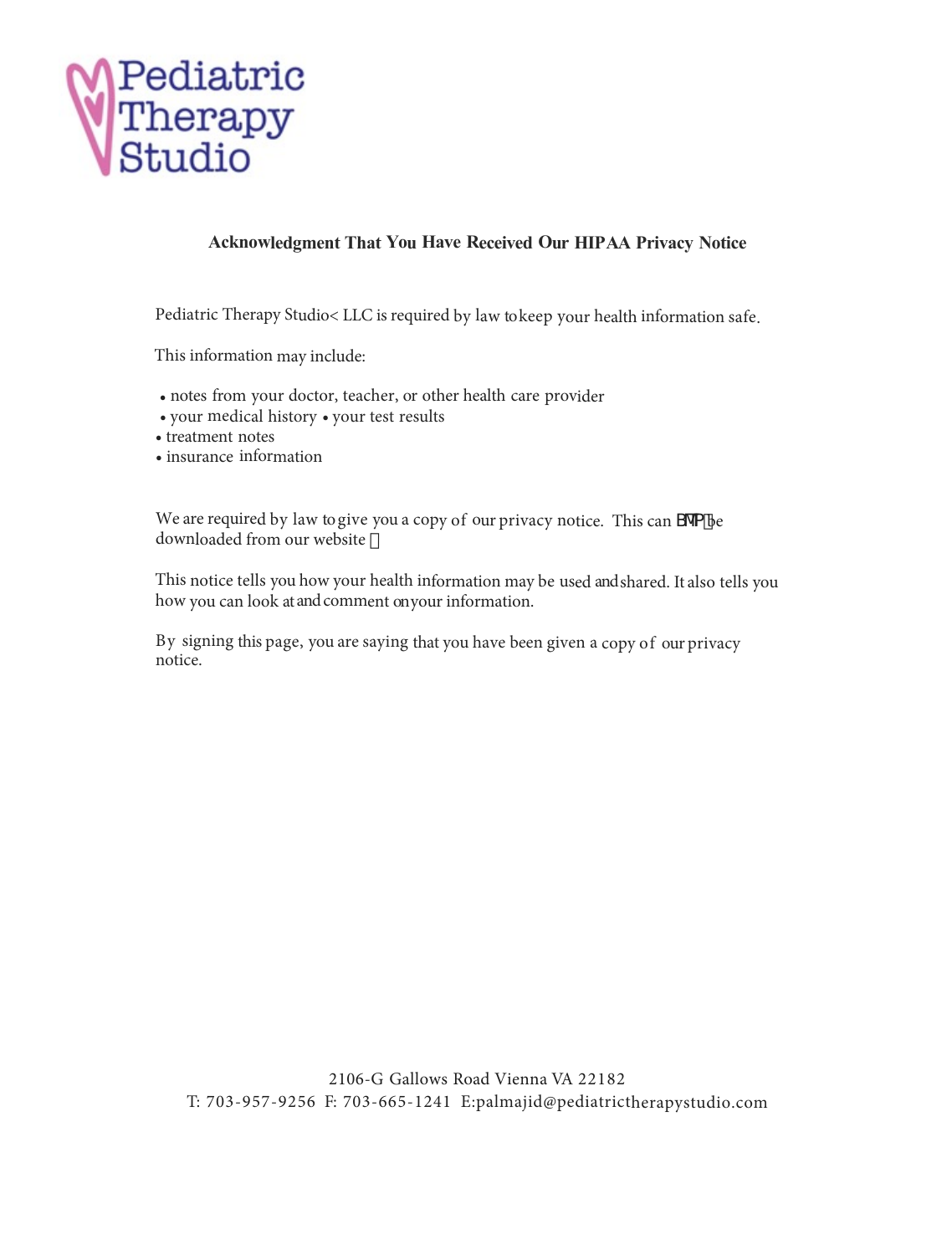

#### **AUTHORIZATION FORM**

- 1. I have received, read and understand your Notice of Privacy Practices. I understand that Pediatric Therapy Studio, LLC has the right to change its Notice of Privacy Practices from time to time and that I may contact this organization at any time at its office to obtain a current copy of the Notice for Private Practices.
- 2. I understand that fees for services provided are due at the end of each session and that ABA monthly fees are due within five days of written invoice.
- 3. I understand that my invoice for services will be emailed to the address I provide unless otherwise specified.
- 4. I give permission for Pediatric Therapy Studio, LLC to provide evaluations, treatment, and consultative services to the below mentioned client.
- 5. I understand that I am granting permission for Pediatric Therapy Studio, LLC, to communicate to me about therapy sessions and my child's progress via email.
- 6. Each client will receive access to a parent portal whereby they can read their child's clinical notes,

Plan of Care, assessment and progress report(s).

Parent Email Address for Parent Portal:

I have read the above policy and agree to abide by it.

Parent/Caregiver/Guardian Printed Name:

\_\_\_\_\_\_\_\_\_\_\_\_\_\_\_\_\_\_\_\_\_\_\_\_\_\_\_\_\_\_\_\_\_\_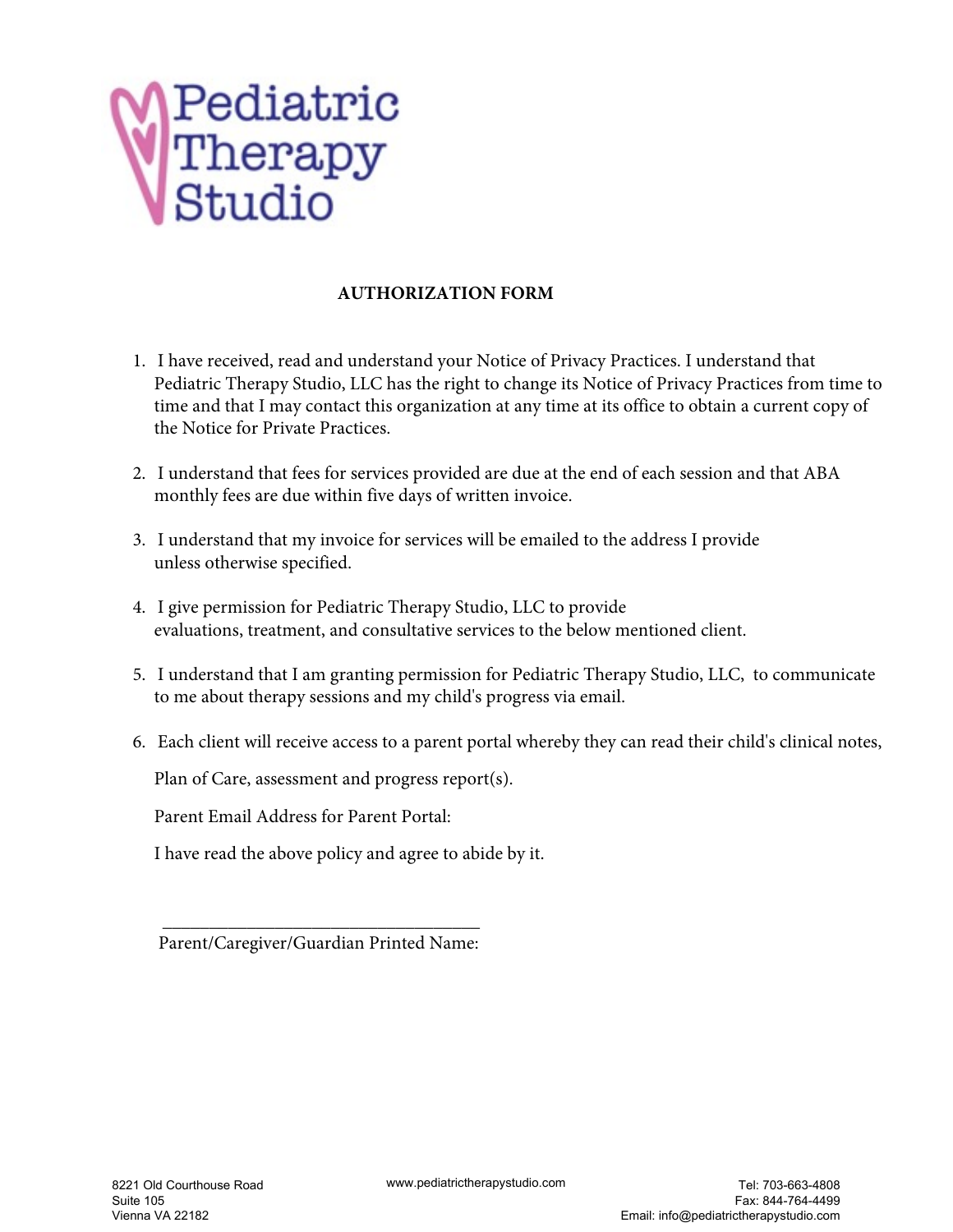

#### **INSURANCE RELEASE**

**CHILD NAME:** 

**DOB:**

**PRIMARY INSURANCE:**

#### **SECONDARY INSURANCE:**

#### **NAME OF INSURED:**

#### **DOB OF INSURED:**

- Payments must be made at the time services are rendered. We accept cash, check, or major credit cards (Visa, MasterCard, and Discover).
- All appointments must be canceled 24 hours in advance. Our cancellation fee is \$60.00 dollars. This CANNOT be billed to insurance.
- All no-show appointments will be charged the full therapy fee.
- Returned checks incur an additional \$40.00 fee.
- Unpaid invoices will be sent to collections after 90 days.

I agree to promptly pay all charges when billed for services rendered and accept legal responsibility for any and all charges for the patient above.

\_\_\_\_\_\_\_\_\_\_\_\_\_\_\_\_\_\_\_\_\_\_\_\_\_\_\_\_\_\_\_\_\_\_ Parent/Caregiver/Guardian Printed Name: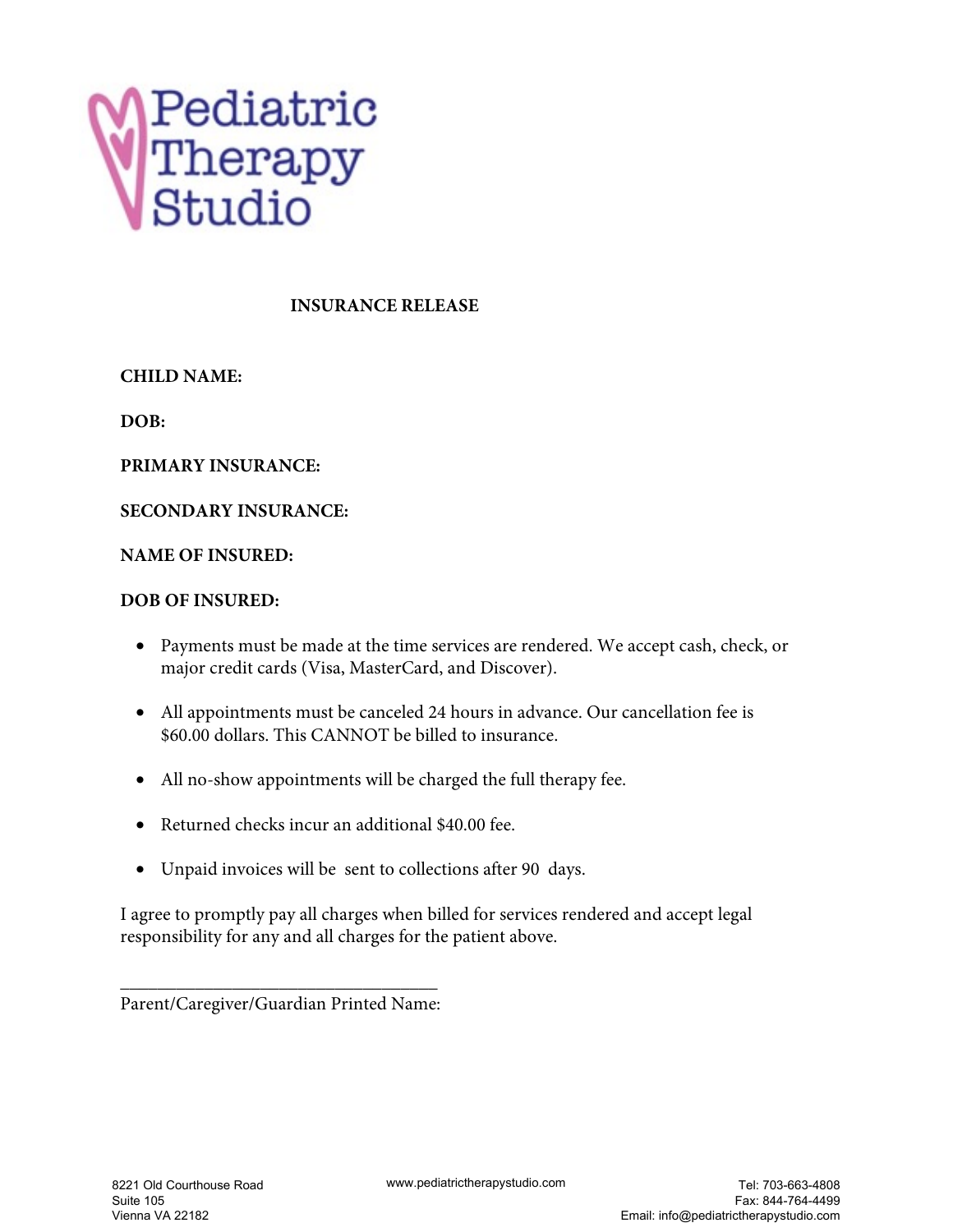

#### **INSURANCE AUTHORIZATION FORM**

I hereby authorize Pediatric therapy Studio, LLC, to apply for health benefits rendered on my behalf.

I hereby certify that the information I have reported with regard to my insurance coverage is correct and further authorize release of any necessary information including medical information for this or any related claim, to the above billing, (or in case of Medicare Part B Benefits to the Social Security Administration and Health Care Financing Administration) and / or my insurance company.

I agree to update my insurance information should it change within 10 days.

I permit a copy of this authorization to be used in place of the original. This authorization may be revoked by either me or the above named carrier at any time in writing.

I request that payment of authorized medical benefits be made either to me or on my behalf to the above named provider for any service furnished to me or physician supplier.

**\_\_\_\_\_\_\_\_\_\_\_\_\_\_\_\_\_\_\_\_\_\_\_\_\_\_\_\_\_\_\_\_\_\_**  Parent/Caregiver/Guardian Printed Name: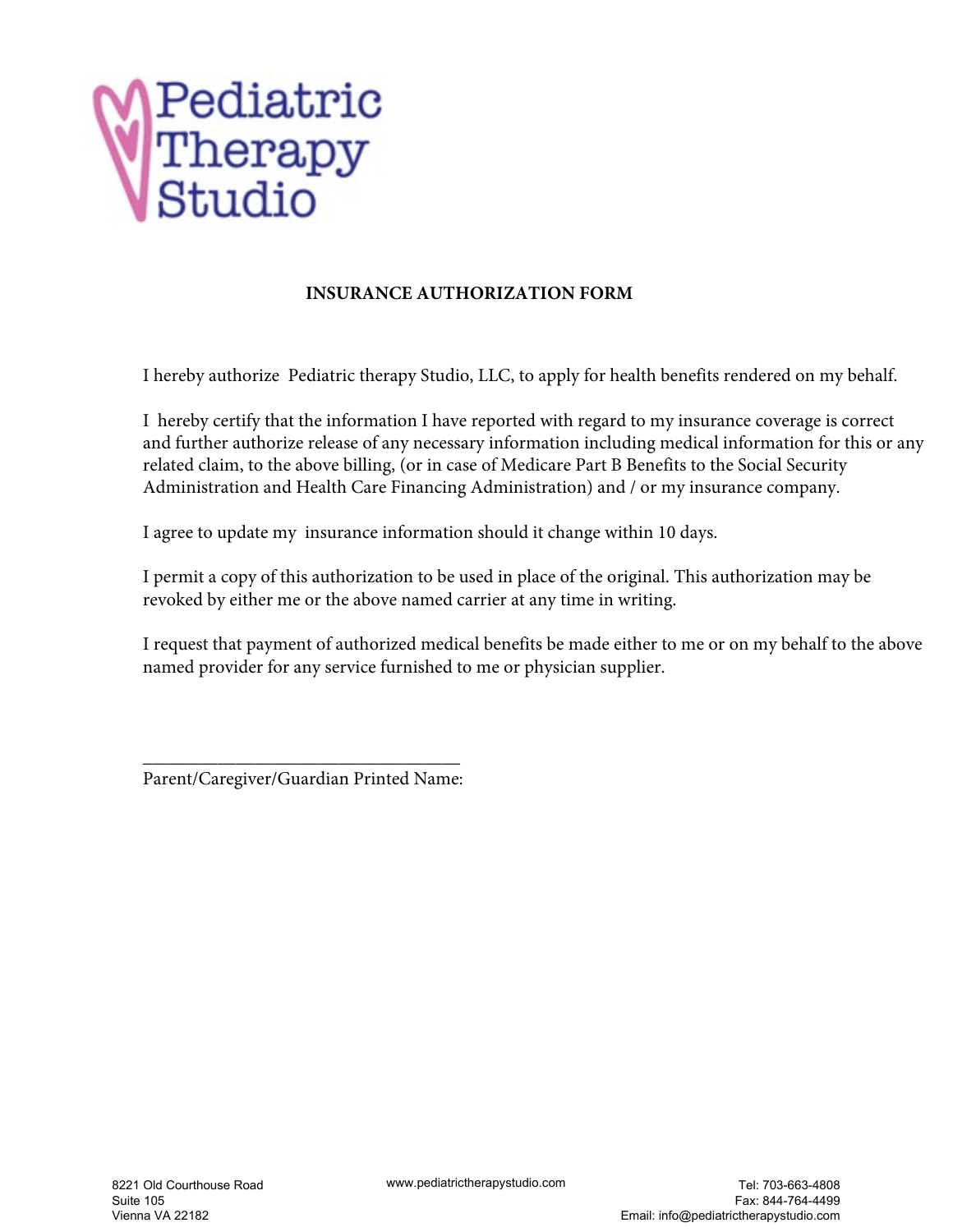

#### **APPOINTMENTS & CANCELLATION POLICY**

To see progress in therapy, we must see your child! Each child has a therapy time slot that is kept only for him/her. We need to know ASAP if you need to cancel or change the time.

24-hour cancellation is preferred, but to avoid a fee, we must receive a cancellation call by 8:00 AM on the day of the scheduled session. Please leave a message on our office voicemail.

No-show appointments or those cancelled after 8:00 AM will be charged the full session rate. Make-up sessions are strongly encouraged, but the late cancellation charge will remain in place.

We love to see your child making progress, so we are strict about encouraging attendance! Therapy will be terminated following **three missed appointments** with no call to cancel. Therapy is also stopped when frequent cancellations occur without re-scheduling.

An 85% attendance rate is essential.

Consistency is a good thing! Make-up appointments are encouraged – if a make-up is held within two weeks of a cancelled session, that missed appointment will not count against your child's allowed missed sessions.

Make-ups may be workable with a different therapist. When appropriate, seeing a different OT or ST is a wonderful opportunity to gain fresh ideas and to assist your child with tolerating changes/ encouraging flexibility.

Please take note of our new Sick Policy – this has been developed to help keep all of us, therapists, families, clients, siblings, etc., healthy and available for treatment this year!

If you have decided to terminate treatment, 2 week notice is required of all patients.

For inclement weather please check our website or call the office. If nothing is noted then sessions are occurring as scheduled. Whenever possible your therapist will reschedule a missed.

I have read the above policy and agree to abide by it.

\_\_\_\_\_\_\_\_\_\_\_\_\_\_\_\_\_\_\_\_\_\_\_\_\_\_\_\_\_\_\_\_\_\_ Parent/Caregiver/Guardian Printed Name: